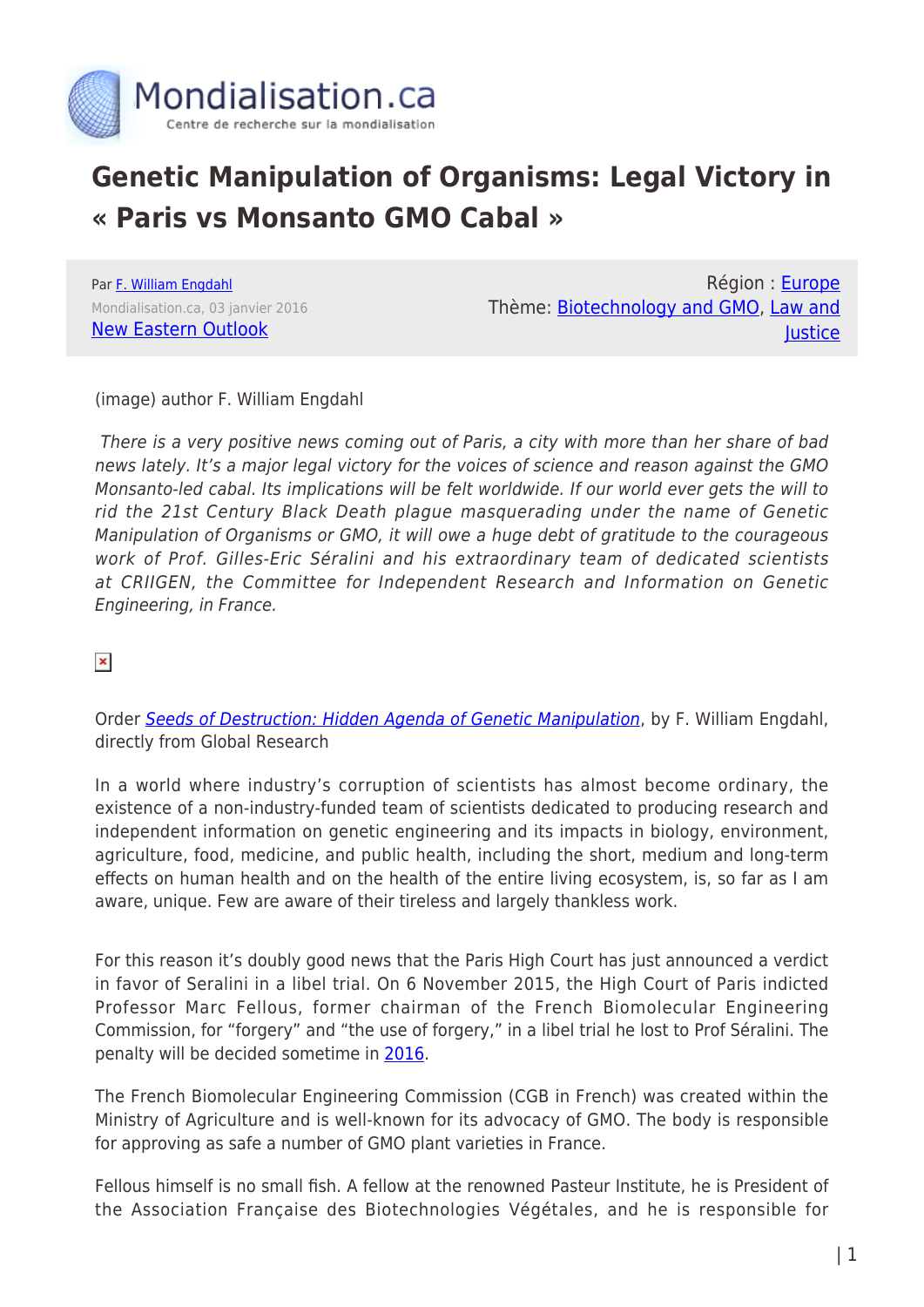assessment of risks of GMO at the French Ministry of Agriculture, as well as Professor of Human Genetics at the University of Paris. The case was brought by Seralini in January 2011.

According to a source close to the case, Fellous had used or copied the signature of a scientist without his agreement in order to argue that Séralini and his co-researchers were wrong in their re-assessment of Monsanto studies.

The Séralini re-assessment reported finding signs of toxicity in the raw data from Monsanto's own rat [feeding studies w](http://www.springerlink.com/content/02648wu132m07804/fulltext.html)ith GMO maize, Monsanto's MON 863.

## Another egregious wrong

The same Seralini team of scientists were in the middle of one of the most egregious of recent cases of professional misconduct involving his publication of an explosively damning rat study, one examining the effects over a full two year life span. Astonishing to believe, it was the first-ever long-term rat study documenting the effects of a GMO diet in the entire twenty years' history of commercial GMO. The results were bone-chilling.

In September 2012 Food and Chemical Toxicology, in those days a respected scientific trade journal, released a study by the team of scientists at France's Caen University led by Gilles-Eric Seralini. The results of the study sent shockwaves around the world.

Seralini's group had just completed the world's first feeding study of the effect on more than 200 rats of a diet of GMO corn over a period of a full two years at a cost of €3 million. The study found alarming instances of cancer tumors, severe organ damage and premature death in rats fed GMO corn treated with Monsanto Roundup with Glyphosate. It was Monsanto NK603 Roundup Ready corn. The patented term Roundup Ready meant the GMO corn was "ready" to resist one of the most toxic weed-killers in the world, Monsanto's Roundup with a cocktail of highly toxic glyphosate and other trade secret [chemicals](http://dx.doi.org/10.1016/j.fct.2012.08.005).

The Seralini study was published after a four-month peer-review process by scientifically qualified colleagues and two years of research in absolute secrecy to avoid industry pressure. Within hours of the public release of the Seralini study, a coordinated global media campaign to discredit the conclusions was launched. No facts were presented, merely typical allegations that the study was "unscientific," or that the wrong rats were used.

World media coverage forced the corrupt pro-GMO EU Commission to cover its tracks. The official EU food safety advisory body of "independent" experts, EFSA, denounced the Seralini study even before making an independent comparable long-term study to verify or refute it. Unknown to most EU citizens was the fact that the EFSA scientific board members had been exposed by investigative organizations for direct and indirect ties to the same GMO industry it was responsible to monitor, including Monsanto [front organizations.](http://www.theecologist.org/News/news_round_up/654446/eu_food_safety_chief_forced_to_quit_gm_lobby_role.html)

In January, 2014, well over one year from initial publication, the Journal Food and Chemical Toxicology took an unprecedented step of officially retracting the Seralini article with the incredible justification that his study was ["inconclusive.](http://www.theecologist.org/News/news_round_up/654446/eu_food_safety_chief_forced_to_quit_gm_lobby_role.html)" If you open the footnote here, you can read the entire exchange between Elsevier, the journal's publisher and the Seralini team.

Just prior to the Seralini retraction, the journal had hired a new "Associate Editor for biotechnology", Richard E. Goodman. This was a new position, apparently established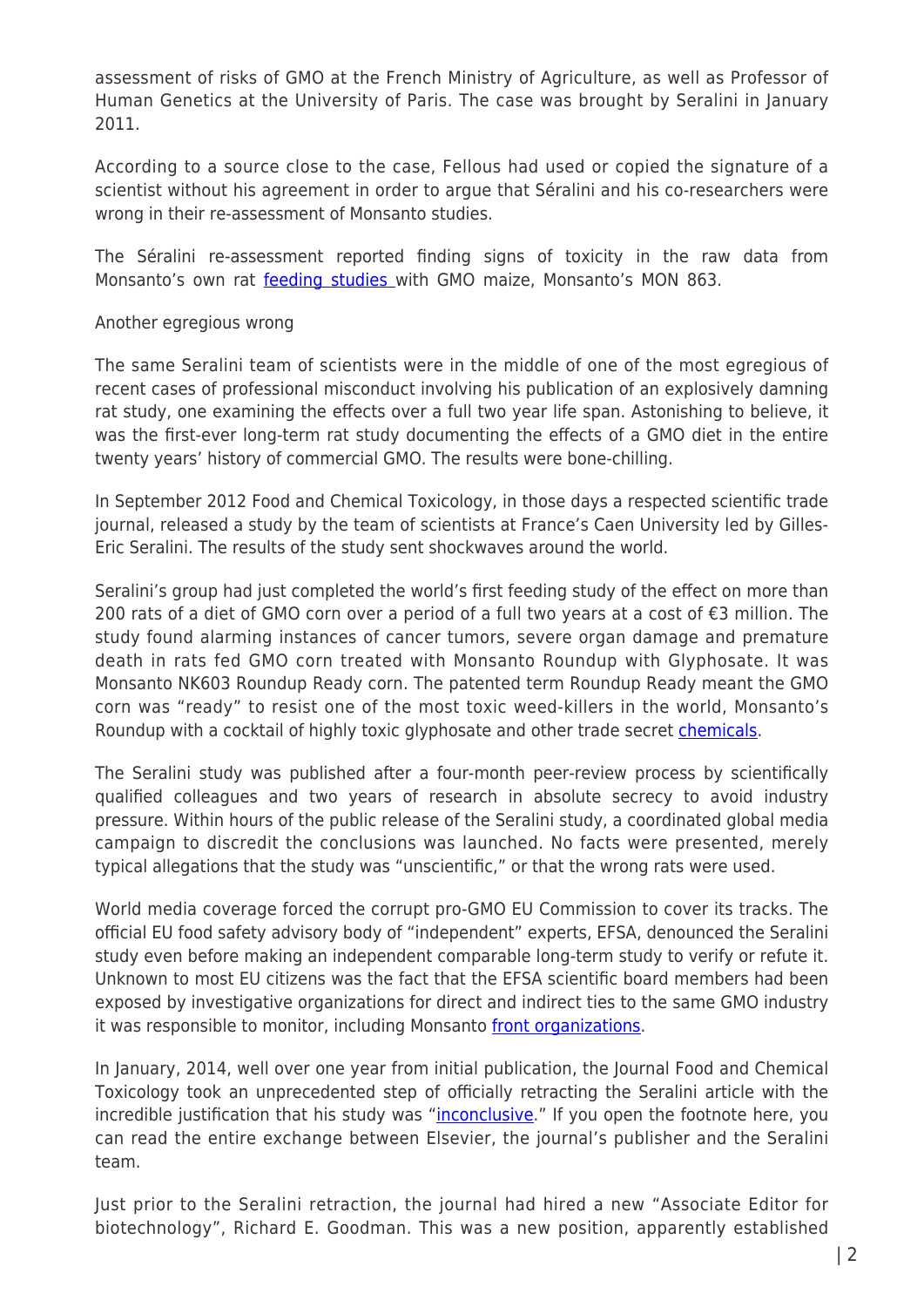especially for Goodman in the wake of the "Séralini affair."

Goodman was a former Monsanto employee and an active member of the International Life Sciences Institute (ILSI). ILSI is funded by multinational GMO and agrochemical companies, including Monsanto, to develop "industry-friendly" risk assessment methods for GMO foods and chemical food contaminants and inserts them into government regulations. One of Goodman's first acts at the journal was to retract the Seralini article as "inconclusive." Were that criterion applied to all science studies, there would be no science journals left. All science by definition is a process of mining, testing radical hypotheses, retesting old, on an ever deeper level. Seralini's paper called for further research to confirm the alarming findings. Instead, Monsanto and the GMO lobby decided to ["shoot the messenger](http://www.independentsciencenews.org/science-media/the-goodman-affair-monsanto-targets-the-heart-of-science/)."

'curses are like chickens…'

There is an expression dating back to the 13th Century, "curses are like chickens; they always come home to roost." On March 30, 2015, more than a year later, the publishers of the Journal of Food and Chemical Toxicology announced that ex-Monsanto employee Richard Goodman had been "removed" from the Editorial Board of the Journal and that Editor-inchief, pro-GMO Editor-in-Chief, A. Wallace Hayes, was kicked upstairs to the silly position as "[Editor-in-Chief for Strategy and Vision.](http://www.blacklistednews.com/FORMER_MONSANTO_EMPLOYEE_FIRED_FROM_MAJOR_SCIENTIFIC_JOURNAL%E2%80%99S_EDITOR_POSITION/43047/0/38/38/Y/M.ht)"

In June, 2014, the Springer online journal, Environmental Sciences Europe, saw fit to republish the retracted [Seralini paper](http://www.enveurope.com/content/26/1/14). Has the new editor of the Journal of Food and Chemical Toxicology had the moral backbone to attempt to undo the severe damage to Seralini's scientific reputation and to the truth about the deadly consequences of GMO patented seeds and their paired weed-killers by printing a public apology? Perhaps that will have to await a new Paris court verdict. In the meantime Professor Seralini and his group are making further rat studies and uncovering more proof that ALL GMO is toxic to humans and animals. In true science as in life, persistent honesty eventually trumps fraud, defceit and corruption.

The entire field of so-called biotechnology is corrupt and rotten to its very unscientific, reductivist core. That should not surprise as it was created deliberately by America's leading eugenics family and funded by their Rockefeller Foundation to advance their mad eugenics agenda at the very same time the Rockefeller Foundation was funding the Nazi eugenics research at the Kaiser Wilhelm Institute in Berlin.

The Rockefeller Foundation Director of Medical Research for 34 years, when Molecular Biology was "invented" in 1938 through his foundation grants to universities such as California Institute of Technology and Cambridge University in England, was a man named Alan Gregg. Gregg once wrote, "There is an alarming parallel between the growth of a cancer in the body of an organism and the growth of human population in the earth ecological economy." He then asserted that "cancerous growths demand food, but so far as I know, they have never been cured by getting it. The analogies can be found in our plundered planet." James Stillman Rockefeller, former chairman of First National City Bank, later Citigroup, sat on the board of Monsanto until his death in 2004 at age [102](http://www.telegraph.co.uk/news/obituaries/1469477/James-Stillman-Rockefeller.html).

GMO and their "weed-killers" are intended by its founders to kill us off as "useless eaters" or as I titled a recent article, "We're the '[weeds](http://journal-neo.org/2015/11/06/we-re-the-weeds-for-monsanto-roundup-weed-killer/)' for Monsanto Roundup Weed Killer." That article discussed a new study by the group of Professor Seralini. It's all there for you to discover if you're interested in the health of yourself and of your children, relatives and